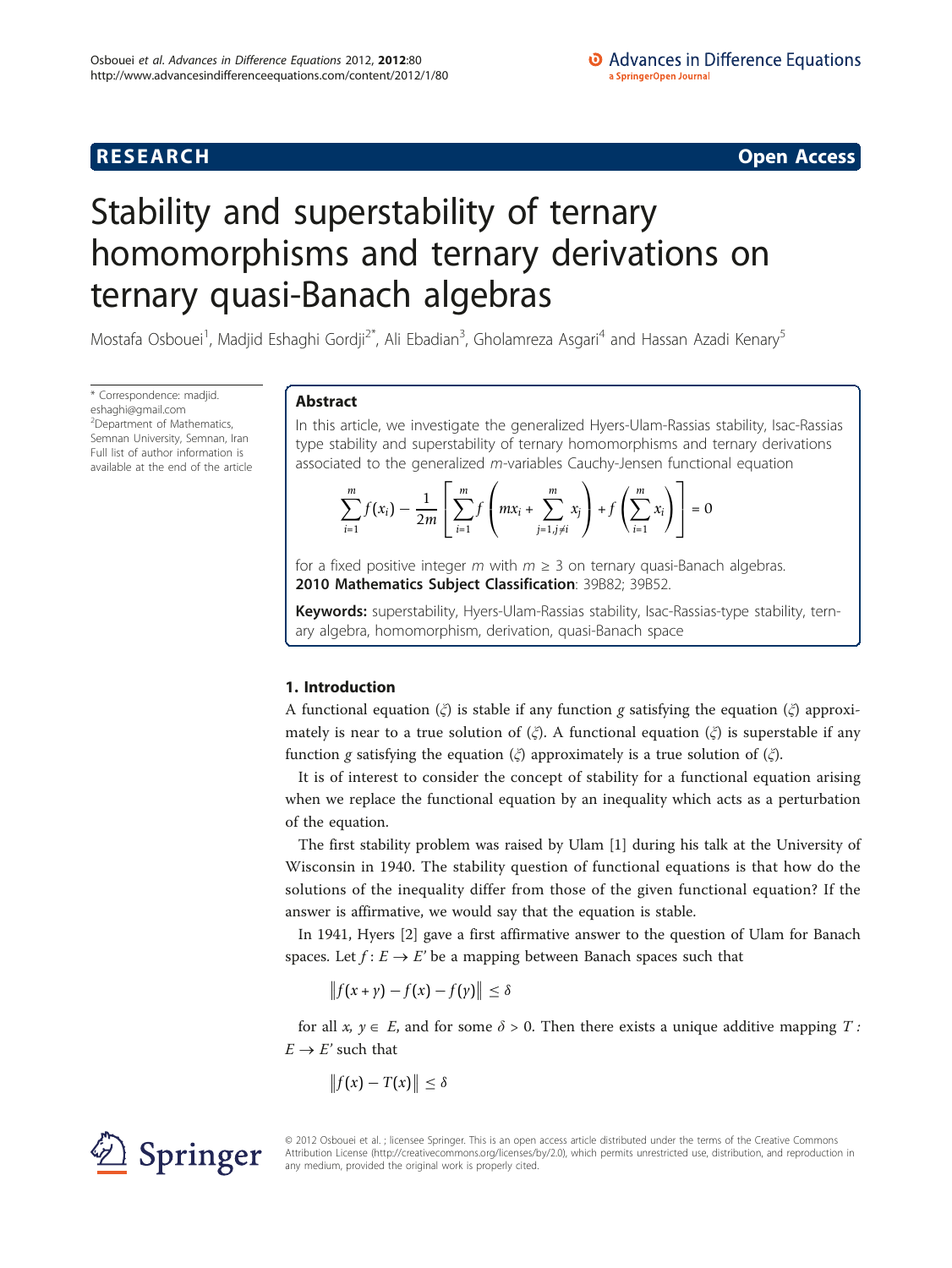for all  $x \in E$ . Moreover if  $f(tx)$  is continuous in  $t \in \mathbb{R}$  for each fixed  $x \in E$ , then T is linear. Aoki [[3\]](#page-9-0) and Bourgin [\[4](#page-9-0)] considered the stability problem with unbounded Cauchy differences. In 1978, Rassias [[5](#page-9-0)] provided a generalization of Hyers' theorem by proving the existence of unique linear mappings near approximate additive mappings. It was shown by Gajda [\[6](#page-9-0)], as well as by Rassias and Šemrl [\[7](#page-9-0)] that one cannot prove a stability theorem of the additive equation for a specific function. Găvruta [\[8](#page-9-0)] obtained generalized result of Rassias' theorem which allows the Cauchy difference to be controlled by a general unbounded function.

Bourgin [\[4](#page-9-0)] is the first mathematician dealing with stability of (ring) ho-momorphism  $f(xy) = f(x)f(y)$ . The topic of approximate homomorphisms and approximate derivations was studied by a number of mathematicians (see [[9](#page-9-0)-[13\]](#page-9-0), and references therein).

We refer the readers to [\[2,5-8,11](#page-9-0)-[51\]](#page-10-0) and references therein for more detailed results on the stability problems of various functional equations.

We note that a quasi-norm is a real-valued function on a vector space  $X$  satisfying the following properties:

(1)  $\|x\| \ge 0$  for all  $x \in X$  and  $\|x\| = 0$  if and only if  $x = 0$ .

(2)  $\|\lambda \times \mathbf{R}\| = \|\lambda\|$ .  $\|\lambda\|$  for all  $\lambda \in \mathbb{R}$  and all  $x \in X$ .

(3) There is a constant  $K \ge 1$  such that  $||x + y|| \le K(||x|| + ||y||)$  for all  $x, y \in X$ . The pair  $(X, \parallel \parallel)$  is called a quasi-normed space if  $\parallel \parallel \parallel$  is a quasi-norm on X. A quasi-Banach space is a complete quasi-normed space. A quasi-norm  $\|.\|$  is called a p-norm  $(0 \le p \le 1)$  if

 $||x + y||^p \le ||x||^p + ||y||^p$ 

for all  $x, y \in X$ . In this case, a quasi-Banach space is called a p-Banach space.

Ternary algebraic operations were considered in the 19th century by several mathematicians such as Cayley [[52\]](#page-10-0) who introduced the notion of cubic matrix which in turn was generalized by Kapranov et al. [\[39\]](#page-10-0). There are some applications, although still hypothetical, in the fractional quantum Hall effect, the nonstandard statistics, supersymmetric theory, and Yang-Baxter equation. The comments on physical applications of ternary structures can be found in [\[37](#page-9-0)[,39,40,43,44,52-59](#page-10-0)].

Let A be a linear space over a complex field equipped with a mapping []:  $A^3 = A \times A$  $\times$  A  $\rightarrow$  A with  $(x, y, z)$   $\mapsto$  [x, y, z] that is linear in variables x, y, z and satisfies the associative identity  $[[x, y, z], u, v] = [x, [y, z, u], v] = [x, y, [z, u, v]]$  for all x, y, z, u, v in A. The pair  $(A, [ ])$  is called a ternary algebra.

Assume that A is a ternary algebra. We say A has a unit if there exist an element  $e \in$ A such that  $[e, e, a] = [eae] = [a, e, e] = a$  for all  $a \in A$ .

Let A be a ternary algebra and let  $(A, \Vert \cdot \Vert)$  be a quasi-Banach space (p-Banach space) (with constant  $K \geq 1$ ). Then A is called a ternary quasi-Banach algebra (ternary p-Banach algebra) if  $\mathbb{I}[x, y, z] \mathbb{I} \leq K \mathbb{I}[x]$  all  $x \in X$ ,  $y \in X$ .

Let *A* and *B* be ternary algebras. A C-linear mapping  $H : A \rightarrow B$  is called a ternary homomorphism if

 $H([abc]) = [H(a)H(b)H(c)]$ 

for all  $a, b, c \in A$ . A C-linear mapping  $\delta : A \to A$  is called a ternary derivation if

 $\delta([abc]) = [\delta(a)bc] + [a\delta(b)c] + [ab\delta(c)]$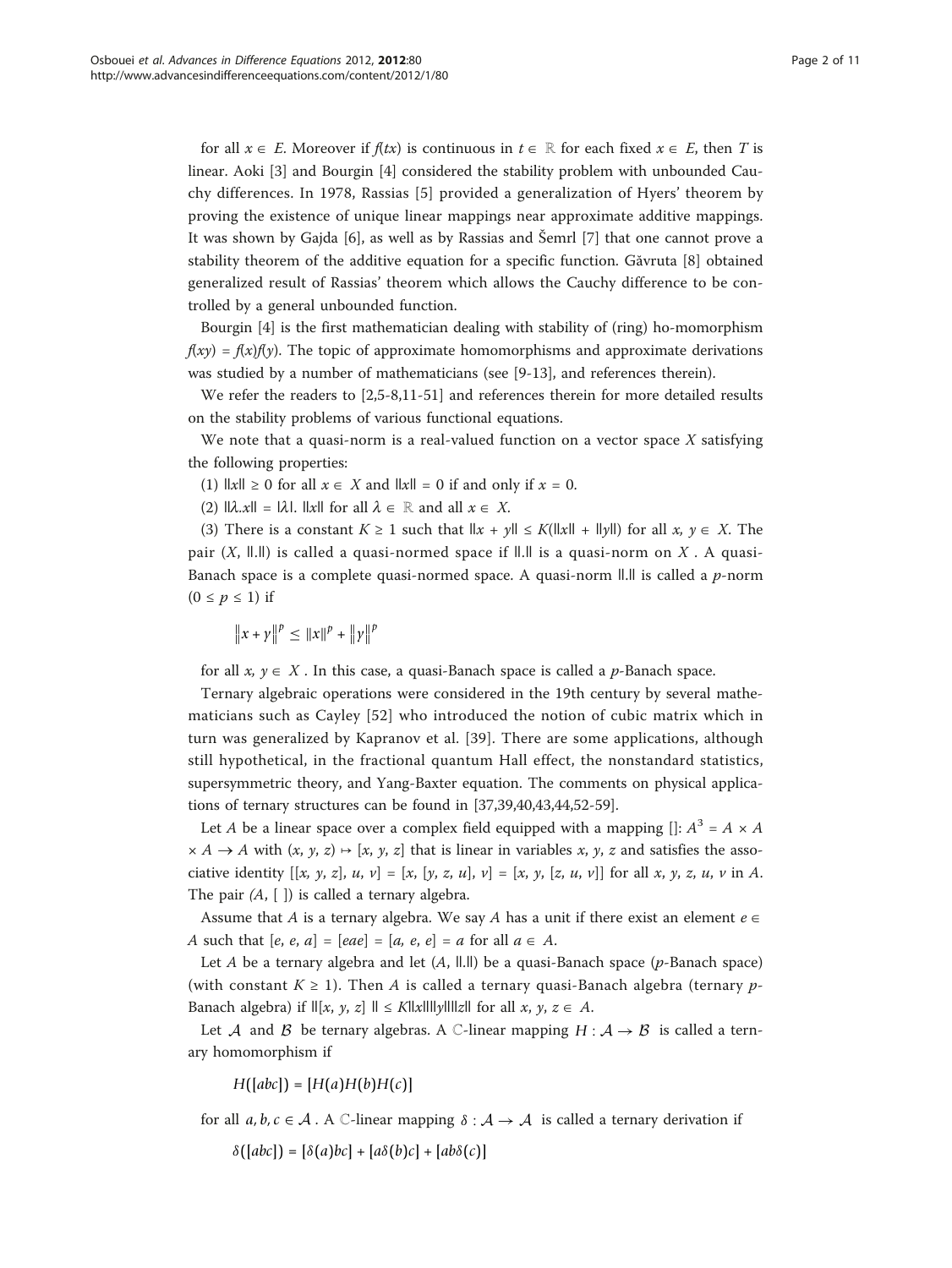for all  $a, b, c \in A$  (see [\[25](#page-9-0)-[31,](#page-9-0)[46](#page-10-0),[60](#page-10-0)]).

Recently, Ebadian and et al. [\[61](#page-10-0)] investigated the solution and stability of functional equation

$$
\sum_{i=1}^{m} f(mx_i + \sum_{j=1, j \neq i}^{m} x_j) + f(\sum_{i=1}^{m} x_i) = 2m \sum_{i=1}^{m} f(x_i)
$$
 (1.1)

for a fixed positive integer m with  $m \geq 2$  in quasi-Banach spaces. In this paper, we establish the generalized Hyers-Ulam-Rassias stability of ternary homomorphisms and ternary derivations on ternary quasi-Banach algebras. Moreover, by using the main theorems, we prove the superstability of ternary homomorphisms and ternary derivations on ternary quasi Banach algebras.

Throughout this article, we assume that  $A$  is a ternary quasi-Banach algebra with quasi-norm  $\Vert \cdot \Vert_A$  and B is a ternary p-Banach algebra with quasi-norm  $\Vert \cdot \Vert_B$ 

# 2. Ternary homomorphisms

From now on, we assume that *m*,  $n_0 \in \mathbb{N}$  are positive integers  $m \geq 3$ , and suppose that  $\mathbb{T}^1_{\frac{1}{n_o}} := \{e^{i\theta}; 0 \le \theta \le \frac{2\pi}{n_o}\}\.$  Moreover, we will use the following abbreviation for a given mapping  $f: A \rightarrow B$ :

$$
D_{\mu}f(x_1, x_2, \ldots, x_m, a, b, c, u) := \sum_{i=1}^{m} f(mx_i + \sum_{i=1}^{m} x_i) + f
$$

$$
D_{\mu}f(x_1, x_2, ..., x_m, a, b, c, u) := \sum_{i=1} f(mx_i + \sum_{j=1, j\neq i} x_j) + f(\sum_{i=1} x_i) - 2m \sum_{i=1} f(x_i) + f([abc]) - [f(a)f(b)f(c)] + f(\mu u) - \mu f(u)
$$

*m*

*m*

for all *a*, *b*, *c*, *u*,  $x_1$ ,  $x_2$ , ...,  $x_m \in A$  and all  $\mu \in \mathbb{T}_{\frac{1}{n_o}}^{\frac{1}{n_o}}$ 

**Theorem 2.1.** Let  $\phi: A \times \cdots \times A \rightarrow [0, \infty)$  be a function satisfying

$$
\Psi(x)=\sum_{i=1}^{\infty}\big(\frac{1}{m}\big)^{ip}\big(\phi(m^{i-1}x,0,\ldots,0)\big)^p<\infty
$$

for all  $x \in A$ , and

$$
\lim_{n \to \infty} \frac{1}{m^n} \phi(m^n x_1, \dots, m^n x_m, m^n a, m^n b, m^n c, m^n u) = 0
$$
\n(2.1)

for all u, a, b, c,  $x_i \in A$   $(1 \le j \le m)$ . Let  $f: A \rightarrow B$  be a mapping such that  $f(0) = 0$ and that

$$
||D_{\mu}f(x_1,...,x_m,a,b,c,u)|| \leq \phi(x_1,...,x_m,a,b,c,u)
$$
\n(2.2)

for all u, a, b, c,  $x_j \in A$   $(1 \le j \le m)$  and all  $\mu \in \mathbb{T}_{\frac{1}{n_o}}^1$ . Then there exists a unique ternary homomorphism  $T : A \rightarrow B$  such that inequality

$$
||f(x) - T(x)|| \leq [\Psi(x)]^{\frac{1}{p}}
$$
\n(2.3)

for all  $x \in A$ .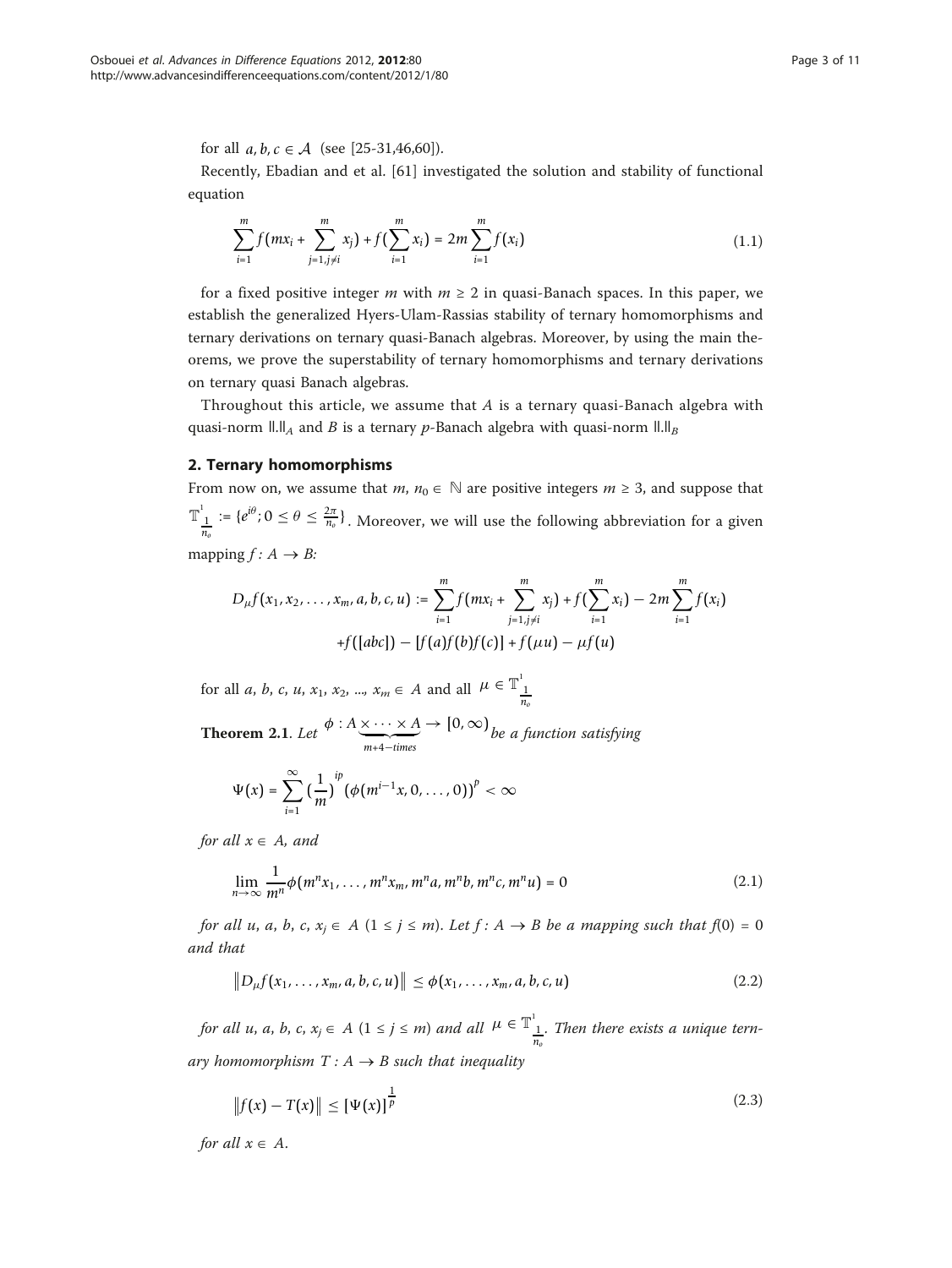**Proof:** Putting  $\mu = 1$ ,  $a = b = c = u = 0$  in (2.2), then we have

$$
||D_1f(x_1,\ldots,x_m,0,0,0,0)|| \leq \phi(x_1,\ldots,x_m,0,0,0,0)
$$

for all  $x_1, x_2, ..., x_m \in A$ . By using the Theorem 2.2 of [[61\]](#page-10-0), the limit

$$
\lim_{n\to\infty}\frac{1}{m^n}f(m^nx)
$$

exists for all  $x \in A$  and the mapping

$$
T(x) := \lim_{n \to \infty} \frac{1}{m^n} f(m^n x) \quad (x \in A)
$$

is a unique additive function which satisfies (2.3). Moreover, one can show that  $T(x) = \frac{1}{m^n} T(m^n x) = \frac{1}{m^{2n}} T(m^{2n} x)$  for all  $x \in A$ . Putting  $a = b = c = x_1 = x_2 = ... = x_m =$ 0 in (2.2) to get

$$
||f(\mu u) - \mu f(u)|| = ||D_{\mu}f(0, 0, \ldots, 0, u)|| \leq \phi(0, 0, \ldots, 0, u)
$$

for all  $u \in A$  and all  $\mu \in \mathbb{T}^1_{\frac{1}{n_o}}$ . Then by definition of T and (2.1), we have

$$
||T(\mu u) - \mu T(u)|| = \lim_{n \to \infty} \frac{1}{m^n} ||f(m^n \mu u) - uf(m^n u)|| \leq \lim_{n \to \infty} \frac{1}{m^n} \phi(0, 0, \dots, 0, m^n u) = 0
$$

for all  $u \in A$  and all  $\mu \in \mathbb{T}_{\frac{1}{n_o}}^{\perp}$ . This means that

$$
T(\mu u) = \mu T(u)
$$

for all  $u \in A$  and all  $\mu \in \mathbb{T}_{\frac{1}{n_o}}^1$ . By the same reasoning as that in the proof of Theo-rem 2.1 of [[19](#page-9-0)], one can show that  $T : A \rightarrow B$  is  $\mathbb{C}\text{-linear}$ . On the other hand, by putting  $u = x_1 = x_2 = ... = x_m = 0$  in (2.2), we have

$$
||f([abc]) - [f(a)f(b)f(c)]|| \leq \phi(0, 0, ..., 0, a, b, c, 0)
$$

for all  $a, b, c \in A$ . It follows that

$$
\|T([abc]) - [T(a)T(b)T(c)]\| = \left\| \frac{1}{m^{2n}} T([m^{2n}abc]) - [T(a)\frac{1}{m^n}T(m^n b)\frac{1}{m^n}T(m^n c)] \right\|
$$
  
\n
$$
= \lim_{n \to \infty} \left\| \frac{1}{m^3 n} f([(m^n a)(m^n b)(m^n c)]) - [(\frac{1}{m^n}f(m^n a))(\frac{1}{m^n}f(m^n b))(\frac{1}{m^n}f(m^n c))]\right\|
$$
  
\n
$$
= \lim_{n \to \infty} \frac{1}{m^3 n} \|f([(m^n a)(m^n b)(m^n c)]) - [(f(m^n a))(f(m^n b))(f(m^n c))]\|
$$
  
\n
$$
\leq \lim_{n \to \infty} \frac{1}{m^3 n} \phi(0, 0, \dots 0, m^n a, m^n b, m^n c, 0)
$$
  
\n
$$
= 0
$$

for all a, b,  $c \in A$ . This means that  $T : A \rightarrow B$  is a ternary homomorphism. The uniqueness of  $T$  follows from Theorem 2.2 of [[61\]](#page-10-0).

**Corollary 2.2.** Let  $\theta$ ,  $r$ ,  $r_j$  ( $1 \leq j \leq m$ ) be non-negative real numbers such that  $0 \leq r$ ,  $r_j$  $\langle$  1. Suppose that a mapping  $f: A \rightarrow B$  with  $f(0) = 0$  satisfies the inequality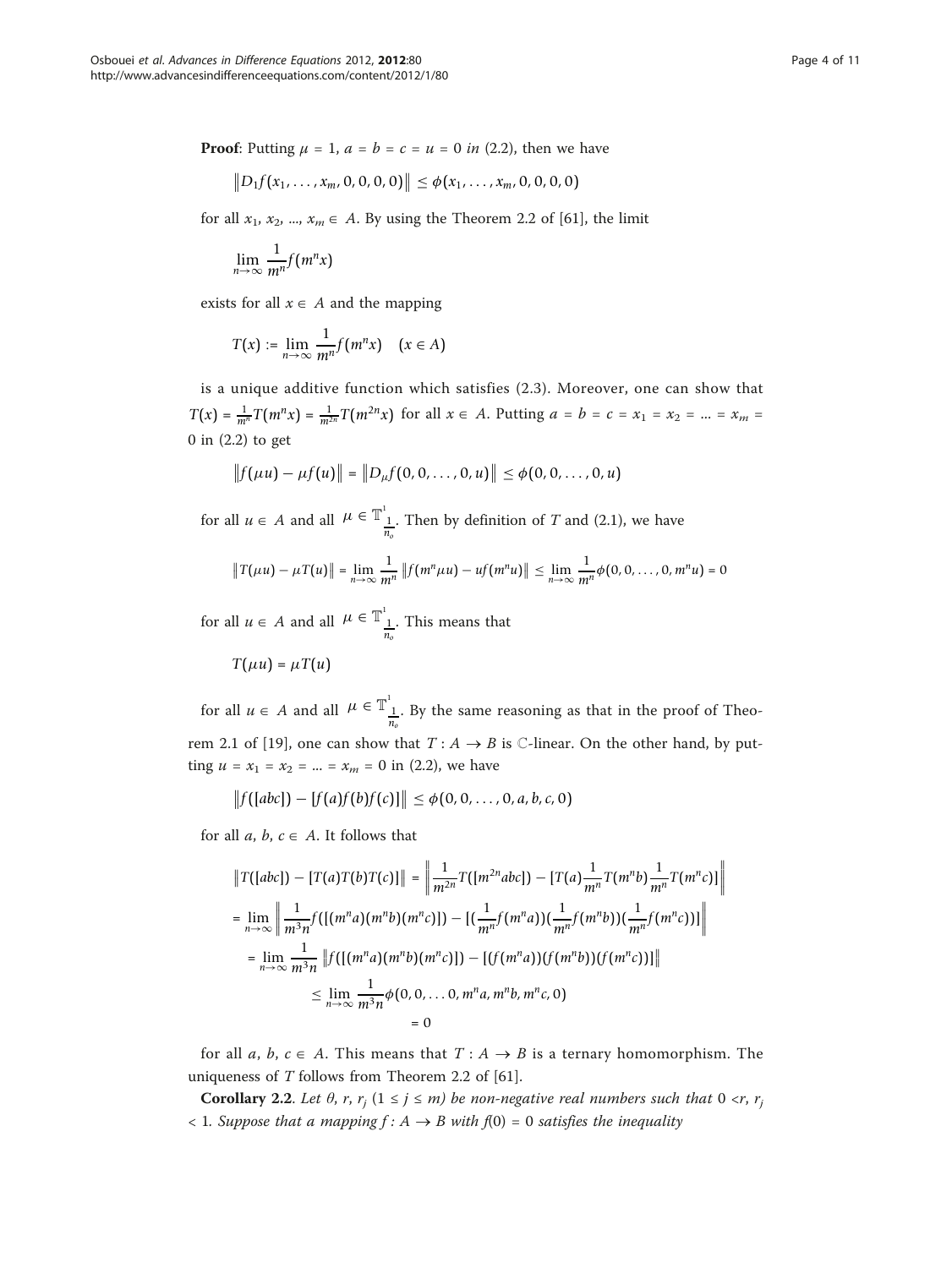$$
||D_{\mu}f(x_1,\ldots,x_m,a,b,c,u)||_B\leq \theta\sum_{j=1}^m||x_j||_A^{r_j}+||a||_A^r+||b||_A^r+||c||_A^r+||u||_A^r
$$

for all a, b, c, u,  $x_1, x_1, ..., x_m \in A$  and all  $\mu \in \mathbb{T}_{\frac{1}{n_o}}^1$ . Then there exists a unique ternary homomorphism  $T: A \rightarrow B$  such that

$$
||f(x) - T(x)||_B \leq \frac{\theta ||x||^{r_1}}{m^{r_1}} \left\{ \frac{m^{(1-r_1)p}}{m^{(1-r_1)p} - 1} \right\}^{\frac{1}{p}}
$$

for all  $x \in A$ 

Proof: It follows from Theorem 2.1 by putting

$$
\phi(x_1,\ldots,x_m,a,b,c,u)=\theta\sum_{j=1}^m\|x_j\|_A^{r_j}+\|a\|_A^r+\|b\|_A^r+\|c\|_A^r+\|u\|_A^r
$$

for all a, b, c, u,  $x_1, x_1, ..., x_m \in A$ .

Now, we investigate the Hyers-Ulam type stability of ternary homomor-phisms on ternary quasi Banach algebras as follows.

**Corollary 2.3.** Let  $\theta$  be non-negative real number. Suppose that a mapping  $f : A \rightarrow B$ with  $f(0) = 0$  satisfies the inequality

$$
\big\|D_{\mu}f(x_1,\ldots,x_m,a,b,c,u)\big\|_{B}\leq\theta
$$

for all a, b, c, u,  $x_1, x_1, ..., x_m \in A$  and all  $\mu \in \mathbb{T}^1_{\frac{1}{n_o}}$ . Then there exists a unique ternary homomorphism  $T : A \rightarrow B$  such that

$$
\|f(x)-T(x)\|_{B}\leq \theta\left\{\frac{1}{m^{p}-1}\right\}^{\frac{1}{p}}
$$

for all  $x \in A$ .

Proof. It follows from Theorem 2.1, by putting

$$
\phi(x_1,x_2,\ldots x_m,a,b,c,u):=\theta
$$

for all u, a, b, c,  $x_1, x_2, ..., x_m \in A$ .

Isac and Rassias [\[38\]](#page-9-0) generalized the Hyers' theorem by introducing a mapping  $\psi : \mathbb{R}$  $^+$   $\rightarrow \mathbb{R}^+$  subject to the conditions:

1) 
$$
\lim_{t \to \infty} \frac{\psi(t)}{t} = 0,
$$
  
2)  $\psi(ts) \leq \psi(t)\psi(s); \quad s, t > 0,$   
3)  $\psi(t) < t; \quad t > 1.$ 

These stability results can be applied in stochastic analysis [[38\]](#page-9-0), financial and actuarial mathematics, as well as in psychology and sociology. The following corollary is Isac-Rassias type stability of ternary homomorphisms on ternary quasi-Banach algebras.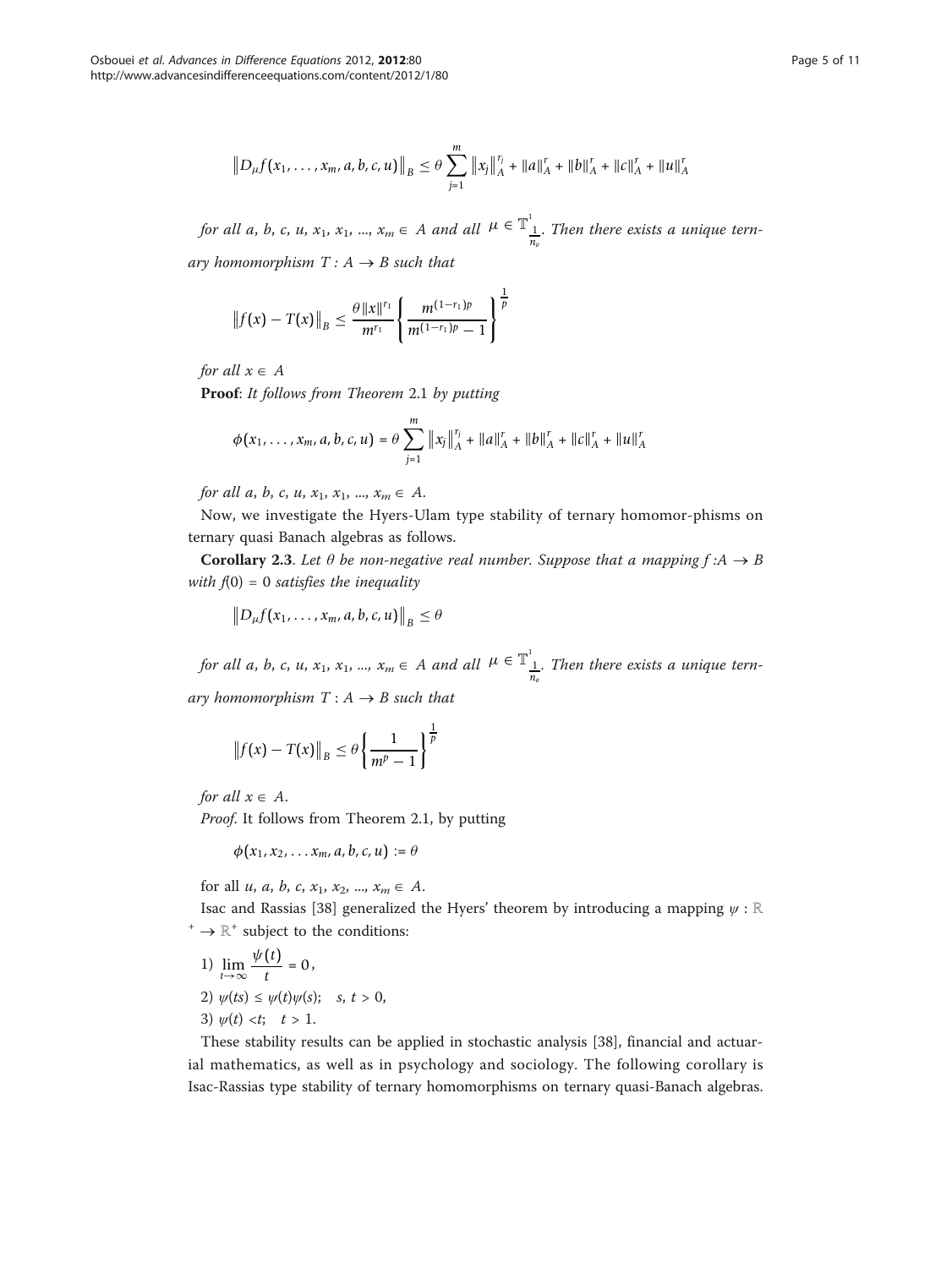**Corollary 2.4.** Let  $\psi : \mathbb{R}^+ \to \mathbb{R}^+$  be a mapping such that

$$
\lim_{t \to \infty} \frac{\psi(t)}{t} = 0,
$$
  

$$
\psi(ts) \le \psi(t)\psi(s) \quad s, t > 0,
$$
  

$$
\psi(t) < t \quad t > 1.
$$

Let  $\theta$ , r, r<sub>i</sub>  $(1 \le j \le m)$  be non-negative real numbers. Let  $f : A \rightarrow B$  be a mapping such that  $f(0) = 0$  and that

$$
\|D_{\mu}f(x_1,\ldots,x_m,a,b,c,u)\|_{B}\leq \theta\left(\sum_{j=1}^m\psi(\|x_j\|_A)+\psi(\|a\|_A)+\psi(\|b\|_A)+\psi(\|c\|_A)+\psi(\|u\|_A)\right)
$$

for all u, a, b, c,  $x_1, x_2, ..., x_m \in A$ . Then there exists a unique ternary homo-morphism  $T : A \rightarrow B$  such that

$$
\left\|f(x)-T(x)\right\|_{B}\leq k\theta\psi(m^{-1})\psi(\left\|x\right\|)
$$

for all  $x \in A$ , where  $k = \frac{\psi(m)}{m - \psi(m)}$ . Proof: The proof follows from Theorem 2.1 by taking

$$
\phi(x_1,\ldots,x_m,a,b,c,u) := \theta\left(\sum_{j=i}^m \psi(\|x_j\|_A) + \psi(\|a\|_A) + \psi(\|b\|_A) + \psi(\|c\|_A) + \psi(\|u\|_A)\right)
$$

for all u, a, b, c,  $x_1, x_2,..., x_m \in A$ .

Moreover, we have the superstability of ternary homomorphisms on ternary quasi Banach algebras as follows.

Corollary 2.5. Let  $\theta$ , r,  $r_j$  ( $1 \le j \le m$ ) be non-negative real numbers such that  $0 \le r$ ,  $r_j$  $\langle$  1. Suppose that a mapping  $f: A \rightarrow B$  with  $f(0) = 0$  satisfies the inequality

$$
||D_{\mu}f(x_1,\ldots,x_m,a,b,c,u)||_B\leq \theta\left(\prod_{j=1}^m||x_j||_A^{r_j}\right)||a||_A^r||b||_A^r||c||_A^r||u||_A^r
$$

for all a, b, c, u,  $x_1, x_1, ..., x_m \in A$  and all  $\mu \in \mathbb{T}^1_{\frac{1}{n_o}}$ . Then  $f : A \to B$  is a ternary

homomorphism.

Proof: Putting

$$
\phi(x_1,\ldots,x_m,a,b,c,u) := \theta\left(\prod_{j=1}^m \|x_j\|_A^{r_j}\right) \quad \|a\|_A^r \quad \|b\|_A^r \quad \|c\|_A^r \quad \|u\|_A^r
$$

for all a, b, c, u,  $x_1, x_1, ..., x_m \in A$ . Then we have  $\varphi(x, 0, 0, ..., 0) = 0$ . By Theorem 2.1, there exists a unique ternary homomorphism  $T : A \rightarrow B$  such that

$$
||f(x) - T(x)||_B \leq [\Psi(x)]^{\frac{1}{p}} = 0
$$

for all  $x \in A$ . This means that  $f(x) = T(x)$  for all  $x \in A$ . Hence  $f : A \rightarrow B$  is a ternary homomorphism.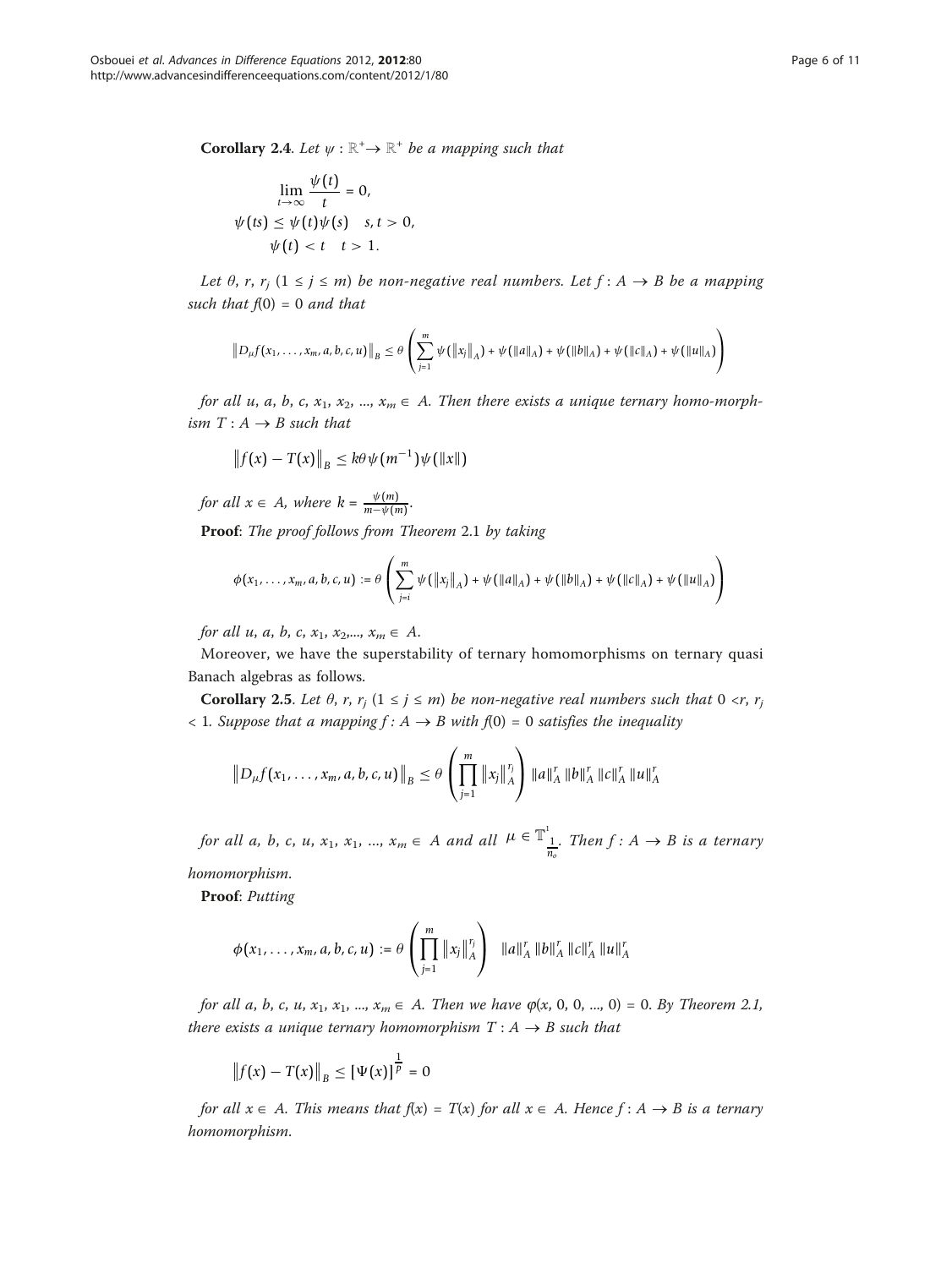## 3. Ternary derivations

In this section, we use the following abbreviation for a given mapping  $f: A \rightarrow A$ :

$$
\Delta_{\mu}f(x_1, x_2, \ldots, x_m, a, b, c, u) := \sum_{i=1}^m f\left(mx_i + \sum_{j=1, j \neq i}^m x_j\right) + f\left(\sum_{i=1}^m x_i\right) - 2m \sum_{i=1}^m f(x_i)
$$
  
+f([abc]) - [f(a)bc] - [af(b)c] - [abf(c)] + f(\mu u) - \mu f(u)

for all *a*, *b*, *c*, *u*, *x*<sub>1</sub>, *x*<sub>2</sub>, ..., *x*<sub>*m*</sub>  $\in$  *A* and all  $\mu \in \mathbb{T}^1_{\frac{1}{n_o}}$ .

**Theorem 3.1.** Let  $\phi: A \times \cdots \times A \rightarrow [0, \infty)$  be a function satisfying

$$
\Psi(x)=\sum_{i=1}^{\infty}\big(\frac{1}{m}\big)^{ip}\big(\phi\big(m^{i-1}x,0,\ldots,0\big)\big)^{p}<\infty
$$

for all  $x \in A$ , and

$$
\lim_{n \to \infty} \frac{1}{m^n} \phi(m^n x_1, ..., m^n x_m, m^n a, m^n b, m^n c, m^n u) = 0
$$

for all u, a, b, c,  $x_j \in A$   $(1 \le j \le m)$ . Let  $f : A \rightarrow B$  be a mapping such that  $f(0) = 0$ and that

$$
\left\|\Delta_{\mu}f(x_1,\ldots,x_m,a,b,c,u)\right\| \leq \phi(x_1,\ldots,x_m,a,b,c,u) \tag{3.1}
$$

for all u, a, b, c,  $x_j \in A$   $(1 \le j \le m)$  and all  $\mu \in \mathbb{T}_{\frac{1}{n_o}}^1$ . Then there exists a unique ternary derivation  $D: A \rightarrow B$  such that

$$
||f(x) - D(x)|| \leq [\Psi(x)]^{\frac{1}{p}}
$$

for all  $x \in A$ .

Proof: By using the same technique of proving Theorem 2.1, the limit

$$
\lim_{n\to\infty}\frac{1}{m^n}f(m^nx)
$$

exists for all  $x \in A$  and the mapping

$$
D(x) := \lim_{n \to \infty} \frac{1}{m^n} f(m^n x) \quad (x \in A)
$$

is a unique  $\mathbb{C}\text{-linear function which satisfies (2.3). On the other hand, by putting }u =$  $x_1 = x_2 = \dots = x_m = 0$  in (3.1), we have

$$
||f([abc]) - [f(a)bc] - [af(b)c] - [abf(c)]|| \leq \phi(0, 0, ..., 0, a, b, c, 0)
$$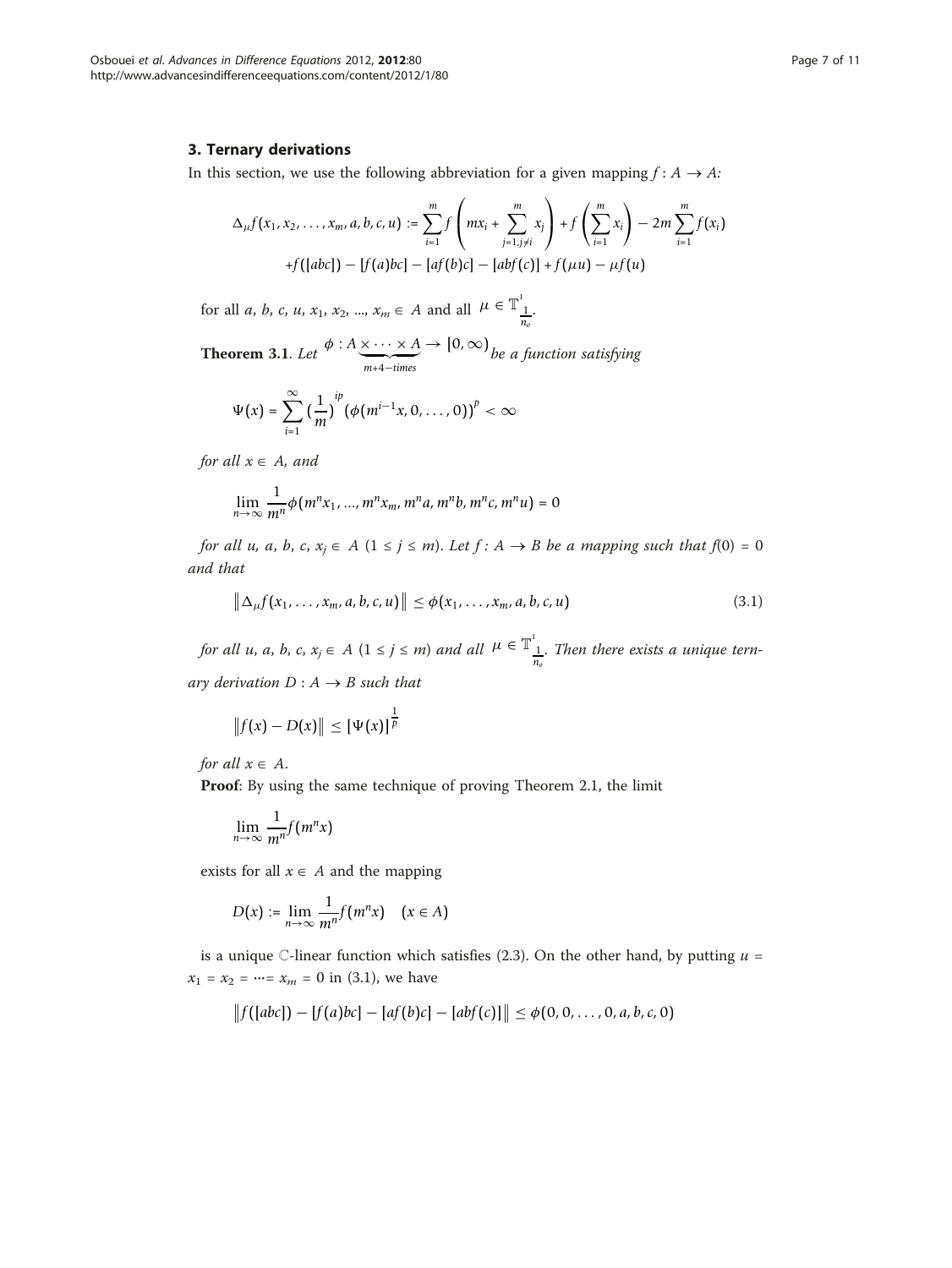for all  $a, b, c \in A$ . It follows that

$$
|D([abc]) - [D(a)bc] - [abD(c)] - [abD(c)]|
$$
  
\n
$$
= \left\| \frac{1}{m^2} D([m^{2n}abc]) - [D(a)\frac{1}{m^n}(m^n b)\frac{1}{m^n}(m^n c)] - \left[\frac{1}{m^n}(m^n a)D(b)\frac{1}{m^n}(m^n c)\right] - \left[\frac{1}{m^n}D(m^n a)\frac{1}{m^n}(m^n b)D(c)\right] \right\|
$$
  
\n
$$
= \lim_{n \to \infty} \left\| \frac{1}{m^3 n} f([(m^n a)(m^n b)(m^n c)]) - \left[\left(\frac{1}{m^n}f(m^n a)\right)\left(\frac{1}{m^n}(m^n b)\right)\left(\frac{1}{m^n}(m^n c)\right)\right] - \left[\left(\frac{1}{m^n}(m^n a)\right)\left(\frac{1}{m^n}(m^n a)\right)\left(\frac{1}{m^n}(m^n b)\right)\left(\frac{1}{m^n}(m^n b)\right)\right] - \left[\left(\frac{1}{m^n}(m^n a)\right)\left(\frac{1}{m^n}(m^n b)\right)\left(\frac{1}{m^n}f(m^n c)\right)\right] \right\|
$$
  
\n
$$
= \lim_{n \to \infty} \frac{1}{m^3 n} ||f([(m^n a)(m^n b)(m^n c)]) - [(m^n a))((m^n b))((m^n c))]|
$$
  
\n
$$
- [((m^n a)) (f(m^n b))((m^n c))] - [((m^n a))((m^n b)) (f(m^n c))]|
$$
  
\n
$$
\leq \lim_{n \to \infty} \frac{1}{m^3 n} \phi(0, 0, ..., 0, m^n a, m^n b, m^n c, 0)
$$
  
\n
$$
= 0
$$

for all a, b,  $c \in A$ . This means that  $D : A \rightarrow B$  is a ternary derivation.

**Corollary 3.2.** Let  $\theta$ , r,  $r_j$  ( $1 \le j \le m$ ) be non-negative real numbers such that  $0 \le r$ ,  $r_j$  $\langle 1. \textit{Suppose that a mapping } f : A \rightarrow B \text{ with } f(0) = 0 \text{ satisfies the inequality}$ 

$$
\left\|\Delta_{\mu}f(x_1,\ldots,x_m,a,b,c,u)\right\|_{A} \leq \theta \left(\sum_{j=1}^m\left\|x_j\right\|_{A}^{r_j}+\|a\|_{A}^{r_j}+\|b\|_{A}^{r_j}+\|c\|_{A}^{r_j}+\|u\|_{A}^{r_j}\right)
$$

for all a, b, c, u,  $x_1, x_1, ..., x_m \in A$  and all  $\mu \in \mathbb{T}^1_{\frac{1}{n_o}}$ . Then there exists a unique ternary derivation  $D: A \rightarrow B$  such that

$$
\left\|f(x)-D(x)\right\|_{A} \leq \frac{\theta\|x\|^{r_1}}{m^{r_1}}\left\{\frac{m^{(1-r_1)p}}{m^{(1-r_1)p}-1}\right\}^{\frac{1}{p}}
$$

for all  $x \in A$ .

Proof: It follows from Theorem 3.1 by putting

$$
\phi(x_1,\ldots,x_m,a,b,c,u)=\theta\sum_{j=1}^m\|x_j\|_A^{\frac{r_j}{2}}+\|a\|_A^r+\|b\|_A^r+\|c\|_A^r+\|u\|_A^r
$$

for all a, b, c, u,  $x_1, x_1, ..., x_m \in A$ .

We have the Hyers-Ulam type stability of ternary derivations on ternary quasi Banach algebras as follows.

**Corollary 3.3.** Let  $\theta$  be non-negative real number. Suppose that a mapping  $f : A \rightarrow B$ with  $f(0) = 0$  satisfies the inequality

$$
\left\|\Delta_{\mu}f(x_1,\ldots,x_m,a,b,c,u)\right\|_{A}\leq\theta
$$

for all a, b, c, u, x<sub>1</sub>, x<sub>1</sub>, ...,  $x_m \in A$  and all  $\mu \in \mathbb{T}^1_{\frac{1}{n_o}}$ . Then there exists a unique ternary derivation  $D: A \rightarrow B$  such that

$$
\left\|f(x) - D(x)\right\|_{A} \leq \theta \left\{\frac{1}{m^p - 1}\right\}^{\frac{1}{p}}
$$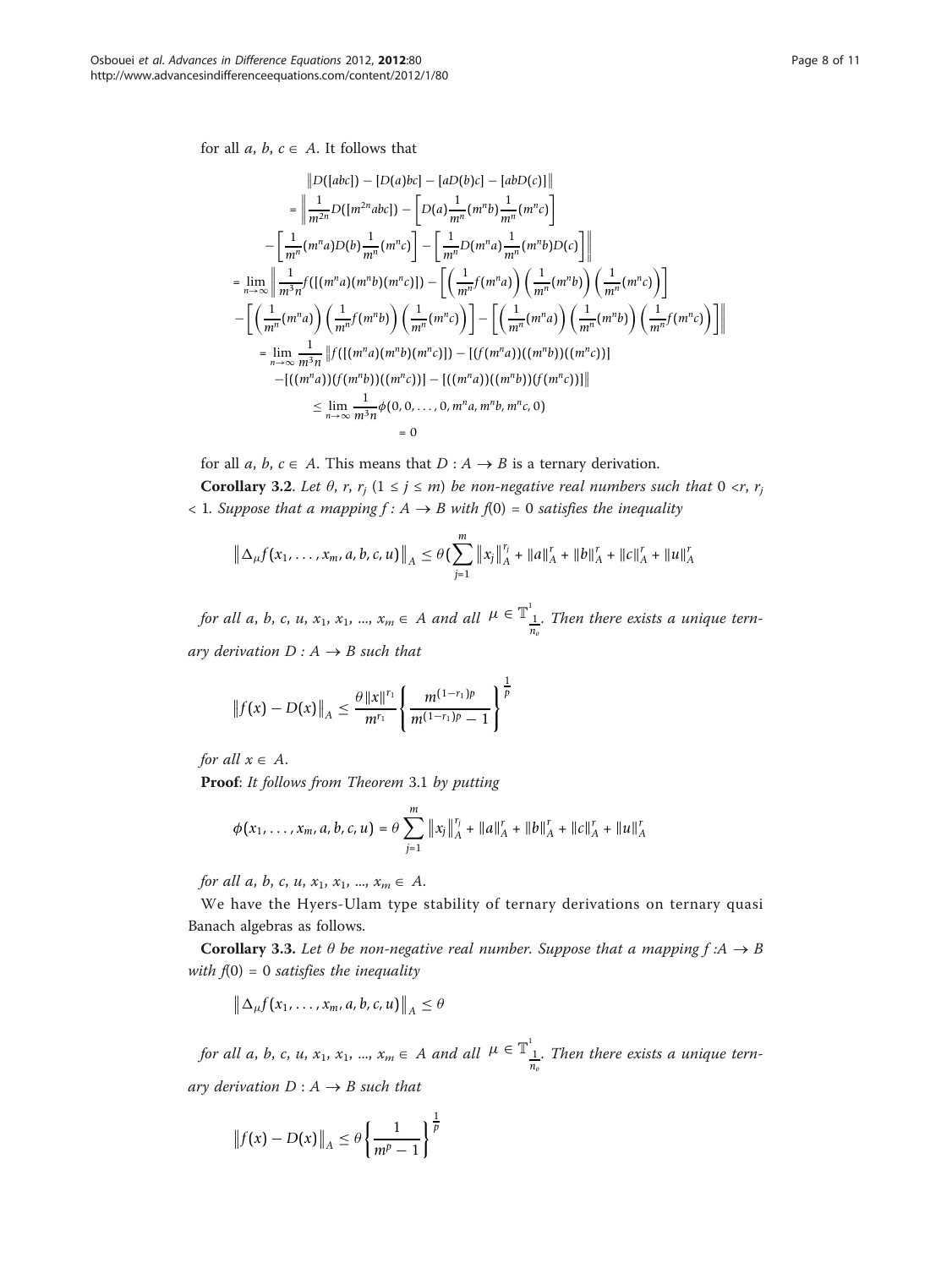for all  $x \in A$ . Proof. It follows from Theorem 3.1, by putting

$$
\phi(x_1,x_2,\ldots,x_m,a,b,c,u) := \theta
$$

for all u, a, b, c,  $x_1, x_2, ..., x_m \in A$ .

By using the same technique of proving Corollary 2.4, we can prove the Isac-Rassias type stability of ternary derivations on ternary quasi-Banach algebras as follows.

**Corollary 3.4.** Let  $\psi : \mathbb{R}^+ \to \mathbb{R}^+$  be a mapping such that

$$
\lim_{t \to \infty} \frac{\psi(t)}{t} = 0,
$$
  

$$
\psi(ts) \le \psi(t)\psi(s) \quad s, t > 0,
$$
  

$$
\psi(t) < t \quad t > 1.
$$

Let  $\theta$ , r, r<sub>i</sub>  $(1 \le j \le m)$  be non-negative real numbers. Let  $f : A \rightarrow A$  be a mapping such that  $f(0) = 0$  and that

$$
\left\|\Delta_{\mu}f(x_1,\ldots,x_m,a,b,c,u)\right\|_{A} \leq \theta \left(\sum_{j=1}^m \psi(\left\|x_j\right\|_{A}) + \psi(\left\|a\right\|_{A}) + \psi(\left\|b\right\|_{A}) + \psi(\left\|c\right\|_{A}) + \psi(\left\|u\right\|_{A})\right)
$$

for all u, a, b, c,  $x_1, x_2, ..., x_m \in A$ . Then there exists a unique ternary derivation D: A  $\rightarrow$  A such that

$$
\left\|f(x)-D(x)\right\|_{A}\leq k\theta\psi(m^{-1})\psi(\left\|x\right\|)
$$

for all  $x \in A$ , where  $k = \frac{\psi(m)}{m - \psi(m)}$ .

Similar to Corollary 2.5, we can prove the superstability of ternary derivations on ternary quasi-Banach algebras as follows.

**Corollary 3.5.** Let  $\theta$ , r, r<sub>i</sub>  $(1 \le j \le m)$  be non-negative real numbers such that  $0 \le r$ , r<sub>i</sub>  $< 1.$  Let f: A  $\rightarrow$  A be a mapping such that f(0) = 0 and that

$$
\left\|\Delta_{\mu}f(x_1,\ldots,x_m,a,b,c,u)\right\|_{A} \leq \theta \left(\prod_{j=1}^m \left\|x_j\right\|_{A}^{r_j}\right) \left\|a\right\|_{A}^{r} \left\|b\right\|_{A}^{r} \left\|c\right\|_{A}^{r} \left\|u\right\|_{A}^{r}
$$

for all a, b, c, u,  $x_1, x_1, ..., x_m \in A$  and all  $\mu \in \mathbb{T}^1_{\frac{1}{n_o}}$ . Then  $f : A \to A$  is a ternary derivation.

### Author details

<sup>1</sup>Department of Mathematics, Islamic Azad University, Saravan Branch, Saravan, Iran <sup>2</sup>Department of Mathematics, Semnan University, Semnan, Iran <sup>3</sup>Department of Mathematics, Payame Noor University, P.O. Box 19395-3697, Tehran, Iran <sup>4</sup>Department of Mathematics, Islamic Azad University, Aligoudarz Branch, Aligoudarz, Iran <sup>5</sup>Department of Mathematics, Yasouj University, Yasouj 75914-353, Iran

### Authors' contributions

All authors read and approved the final manuscript.

### Competing interests

The authors declare that they have no competing interests.

Received: 2 March 2012 Accepted: 13 June 2012 Published: 13 June 2012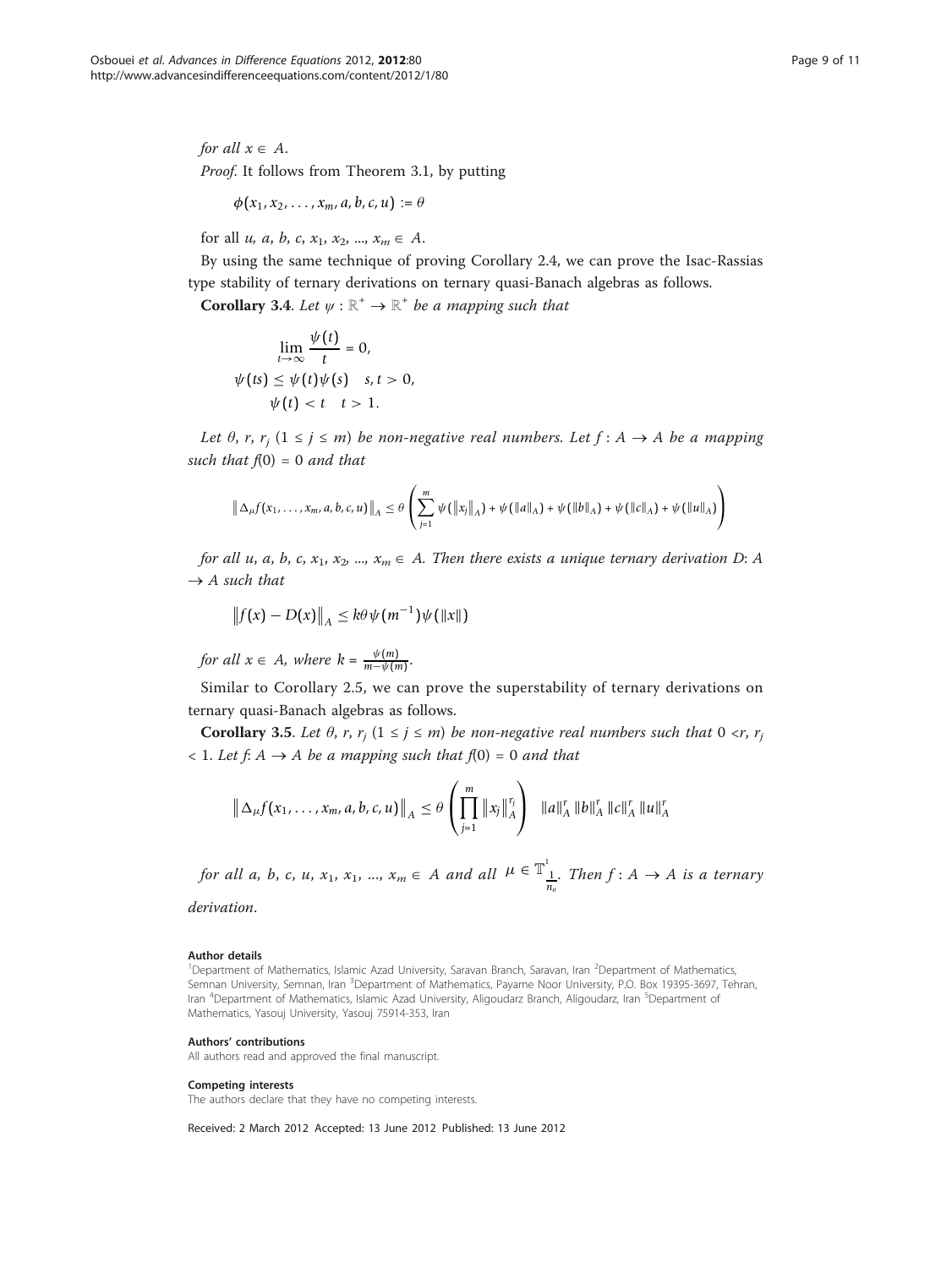### <span id="page-9-0"></span>References

- 1. Ulam, SM: A Collection of the Mathematical Problems. Interscience Publishers, New York (1960)
- 2. Hyers, DH: [On the stability of the linear functional equation.](http://www.ncbi.nlm.nih.gov/pubmed/16578012?dopt=Abstract) Proc Natl Acad Sci. 27, 222–224 (1941). doi:10.1073/ pnas.27.4.222
- 3. Aoki, T: On the stability of the linear transformation in Banach spaces. J Math Soc Jpn. 2, 64–66 (1950). doi:10.2969/ jmsj/00210064
- 4. Bourgin, DG: Classes of transformations and bordering transformations. Bull Am Math Soc. 57, 223–237 (1951). doi:10.1090/S0002-9904-1951-09511-7
- Rassias, ThM: On the stability of the linear mapping in Banach spaces. Proc Am Math Soc. 72, 297–300 (1978). doi:10.1090/S0002-9939-1978-0507327-1
- 6. Gajda, Z: On stability of additive mappings. Int J Math Math Sci. 14, 431–434 (1991). doi:10.1155/S016117129100056X
- 7. Rassias, ThM, Šemrl, P: On the behavior of mappings which do not satisfy Hyers-Ulam stability. Proc Am Math Soc. 114, 989–993 (1992). doi:10.1090/S0002-9939-1992-1059634-1
- 8. Găvruta, P: A generalization of the Hyers-Ulam-Rassias stability of approximately additive mappings. J Math Anal Appl. 184, 431–436 (1994). doi:10.1006/jmaa.1994.1211
- 9. Badora, R: On approximate ring homomorphisms. J Math Anal Appl. 276, 589–597 (2002). doi:10.1016/S0022-247X(02) 00293-7
- 10. Badora, R: On approximate derivations. Math Inequal Appl. 9, 167–173 (2006)
- 11. Hyers, DH, Rassias, ThM: Approximate homomorphisms. Aequationes Math. 44, 125–153 (1992). doi:10.1007/BF01830975
- 12. Miura, T, Hirasawa, G, Takahasi, SE: A perturbation of ring derivations on Banach algebras. J Math Anal Appl. 319, 522–530 (2006). doi:10.1016/j.jmaa.2005.06.060
- 13. Park, C: Hyers-Ulam-Rassias stability of homomorphisms in quasi-Banach algebras. Bull Sci Math. 132(2):87–96 (2008). doi:10.1016/j.bulsci.2006.07.004
- 14. Ebadian, A, Ghobadipour, N, Eshaghi Gordji, M: A fixed point method for perturbation of bimultipliers and Jordan bimultipliers in C\*-ternary algebras. J Math Phys. 51, 103508 (2010). doi:10.1063/1.3496391
- 15. Ebadian, A, Ghobadipour, N, Banand Savadkouhi, M, Eshaghi Gordji, M: Stability of a mixed type cubic and quartic functional equation in non-Archimedean ℓ-fuzzy normed spaces. Thai J Math. 9(2):225–241 (2011)
- 16. Ebadian, A, Ghobadipour, N, Rassias, ThM, Eshaghi Gordji, M: Functional inequalities associated with cauchy additive functional equation in non-Archimedean spaces. Discrete Dyn Nat Soc 2011 (2011). Article ID 929824
- 17. Ebadian, A, Ghobadipour, N, Rassias, ThM, Nikoufar, I: Stability of generalized derivations on Hilbert C\*-modules associated to a pexiderized Cuachy-Jensen type functional equation. Acta Mathematica Scintia. 32(3):1226–1238 (2012). doi:10.1016/S0252-9602(12)60094-0
- 18. Ebadian, A, Najati, A, Eshaghi Gordji, M: On approximate additive-quartic and quadratic-cubic functional equations in two variables on abelia groups. Results Math. 58, 39–53 (2010). doi:10.1007/s00025-010-0018-4
- 19. Eshaghi Gordji, M: Nearly involutions on Banach algebras: a fixed point approach. Fixed Point Theory. (in press)
- 20. Eshaghi Gordji, M, Bavnd Savadkouhei, M: Approximation of generalized homomor-phisms in quasi-Banach algebras. Analele Univ Ovidius Constata, Math series. 17(2):203–214 (2009)
- 21. Eshaghi Gordji, M, Ghobadipour, N: Nearly generalized Jordan derivations. Math Slo-vaca. 61(1):1–8 (2011). doi:10.2478/ s12175-010-0055-1
- 22. Eshaghi Gordji, M, Ghobadipour, N: Stability of (α, β, γ)-derivations on Lie C\*-algebras. Int J Geometric Methods Modern Phys. 7(7):1093–1102 (2010). doi:10.1142/S0219887810004737
- 23. Eshaghi Gordji, M, Rassias, JM, Ghobadipour, N: Generalized Hyers-Ulam stability of generalized (n,k)–derivations. Abst Appl Anal 8 (2009). 2009, Article ID 437931
- 24. Eshaghi Gordji, M, Ghobadipour, N: Approximately quartic homomorphisms on Banach algebras. Word Appl Sci J. (in press)
- 25. Eshaghi Gordji, M: Nearly ring homomorphisms and nearly ring derivations on non-Archimedean Banach algebras. Abst Appl Anal 2010, 12 (2010). Article ID 393247
- 26. Eshaghi Gordji, M, Alizadeh, Z: Stability and superstability of ring homomorphisms on non-Archimedean Banach algebras. Abst Appl Anal 2011, 10 (2011). Article ID 123656
- 27. Eshaghi Gordji, M, Ghaemi, MB, Kaboli Gharetapeh, S, Shams, S, Ebadian, A: On the stability of J\*-derivations. J Geometry Phys. 60(3):454–459 (2010). doi:10.1016/j.geomphys.2009.11.004
- 28. Eshaghi Gordji, M, Kaboli Gharetapeh, S, Savadkouhi, MB, Aghaei, M, Karimi, T: On cubic derivations. Int J Math Anal. 4(51):2501–2514 (2010)
- 29. Eshaghi Gordji, M, Karimi, T, Kaboli Gharetapeh, S: Approximately n-Jordan homo-morphisms on Banach algebras. J Ineq Appl 2009, 8 (2009). Article ID 870843
- 30. Eshaghi Gordji, M, Moslehian, MS: A trick for investigation of approximate derivations. Math Commun. 15(1):99–105 (2010)
- 31. Farokhzad, R, Hosseinioun, SAR: Perturbations of Jordan higher derivations in Banach ternary algebras: an alternative fixed point approach. Int J Nonlinear Anal Appl. 1(1):42–53 (2010)
- 32. Eskandani, GZ: On the Hyers-Ulam-Rassias stability of an additive functional equation in quasi-Banach spaces. J Math Anal Appl. 345, 405–409 (2008). doi:10.1016/j.jmaa.2008.03.039
- 33. Gavruta, P, Gavruta, L: A new method for the generalized Hyers-Ulam-Rassias stability. Int J Nonlinear Anal Appl. 1(2):11–18 (2010)
- 34. Gajda, Z, Ger, R: Subadditive multifunctions and Hyers-Ulam stability. General Inequalities, vol. 5. International Schriftenreiche Numer Math 80. Birkhuser, Basel-Boston, MA (1987)
- 35. Gruber, PM: Stability of isometries. Trans Am Math Soc. 245, 263–277 (1978)
- 36. Ghobadipour, N, Ebadian, A, Rassias, ThM, Eshaghi, M: A perturbation of double derivations on Banach algebras. Commun Math Anal. 11(1):51–60 (2011)
- 37. Haag, R, Kastler, D: An algebraic approach to quantum field theory. J Math Phys. 5, 848–861 (1964). doi:10.1063/ 1.1704187
- 38. Isac, G, Rassias, ThM: Stability of  $\psi$ -additive mappings: applications to nonlinear analysis. Int J Math Math Sci. 19, 219–228 (1996). doi:10.1155/S0161171296000324